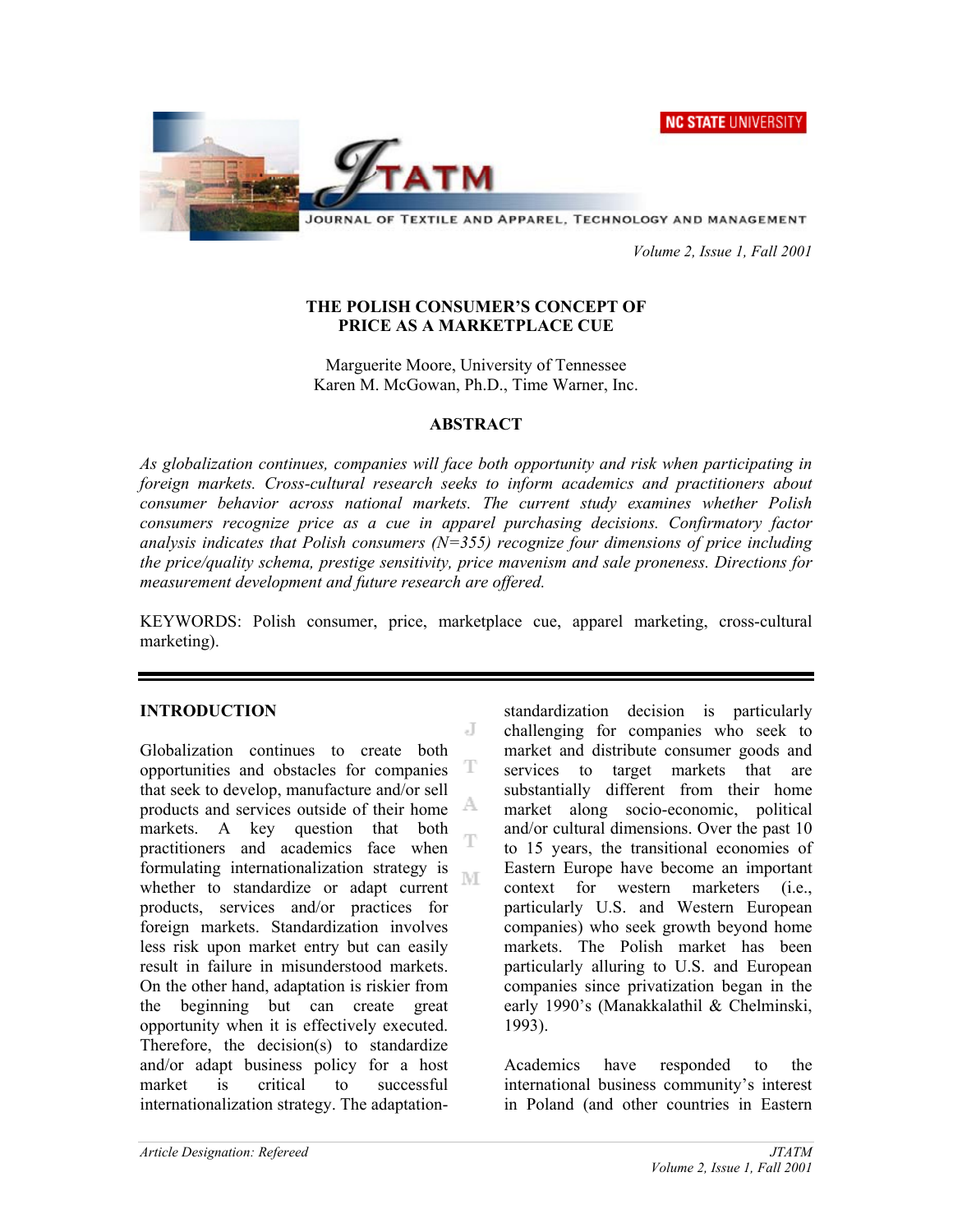Europe) by examining the impact of culture on consumer behavior towards foreign products/companies. This research has focused heavily on the measurement and understanding of consumer behavior concepts including ethnocentrism (Good & Huddleston, 1995; Huddleston, Good & Stoel, 2001; Lindquist, Vida, Plank & Fairhurst, 2001; Vida & Fairhurst, 1999), country of origin effects (Barker & Kaciak, 1992; Han & Terpstra 1988) and patriotism (Han, 1988). Considerable progress has been made in understanding the cultural impact of ethnocentrism on Polish consumer perceptions and decision-making for western brands (i.e., products). However, attention to other important elements of the marketing mix (i.e., price, promotion and place) is comparatively sparse among the research that focuses on the Polish consumer.

The purpose of this research is to expand knowledge of Polish consumer behavior through a focused examination of their perception of the price concept. From a western perspective, price is considered a fundamental element of the marketing mix and has been the focus of a great deal of research among both academics and practitioners, respectively (e.g., Dawar and Parker, 1994; Olson, 1977; Zeithaml, 1988). In a practical sense, understanding how consumers perceive price is extremely *actionable* for companies seeking to standardize or adapt their pricing strategy for the Polish market.

The current study specifically examines whether Polish consumers perceive price as a marketplace cue. The concept of price as a marketplace cue was first advanced by U.S. researchers who sought to understand the manner that consumers use price to simplify purchase decisions. Empirical findings in this area indicate that U.S. consumers indeed use price as both a positive (e.g., Erickson & Johanson, 1988) and negative cue (e.g., Lichtenstein, Ridgway & Netemeyer, 1993) in making purchase decisions. The literature suggests that U.S. consumers recognize six different dimensions of price (i.e., cues)

including: price/ quality schema, prestige sensitivity, price mavenism, value consciousness, price consciousness and sale proneness.

### **BACKGROUND & THEORY**

Shortly after Poland's economic transition began, Sjolander (1992) performed a comparative study between Swedish and Polish consumers. The study examined the relationship between price and the perception of quality in a free market versus a transitional economy. Outcomes indicated that Polish consumers had no conception of the relationship between price and quality at that time. Sjolander's study dealt with only one of the six dimensions of price (i.e., price/quality schema). This research was also performed early in the country's transition period. Since the Sjolander study, there does not appear to have been further research that considers the Polish consumer and price.

A great deal of cross-cultural consumer research deals with the identification of important concepts and subsequent development of measures for these concepts (i.e., constructs). In many cases, researchers devote considerable effort to developing new scales to measure both previously existing and new concepts among different cultures (e.g. Shimp & Sharma, 1987; Steenkamp and Baumgartner, 1998). Because the current research is a first attempt toward understanding the Polish consumer's conception of price, theoretical direction is taken directly from the supporting research on the U. S. pricing taxonomy. The price taxonomy consists of six dimensions including two positive and four negative cues. The following sections provide definition and supporting research for each of these six dimensions.

## **Price as a Positive & Negative Cue**

According to Lichtenstein, Ridgway and Netemeyer (1993) price is particularly influential in consumer behavior because it

J

T

A

T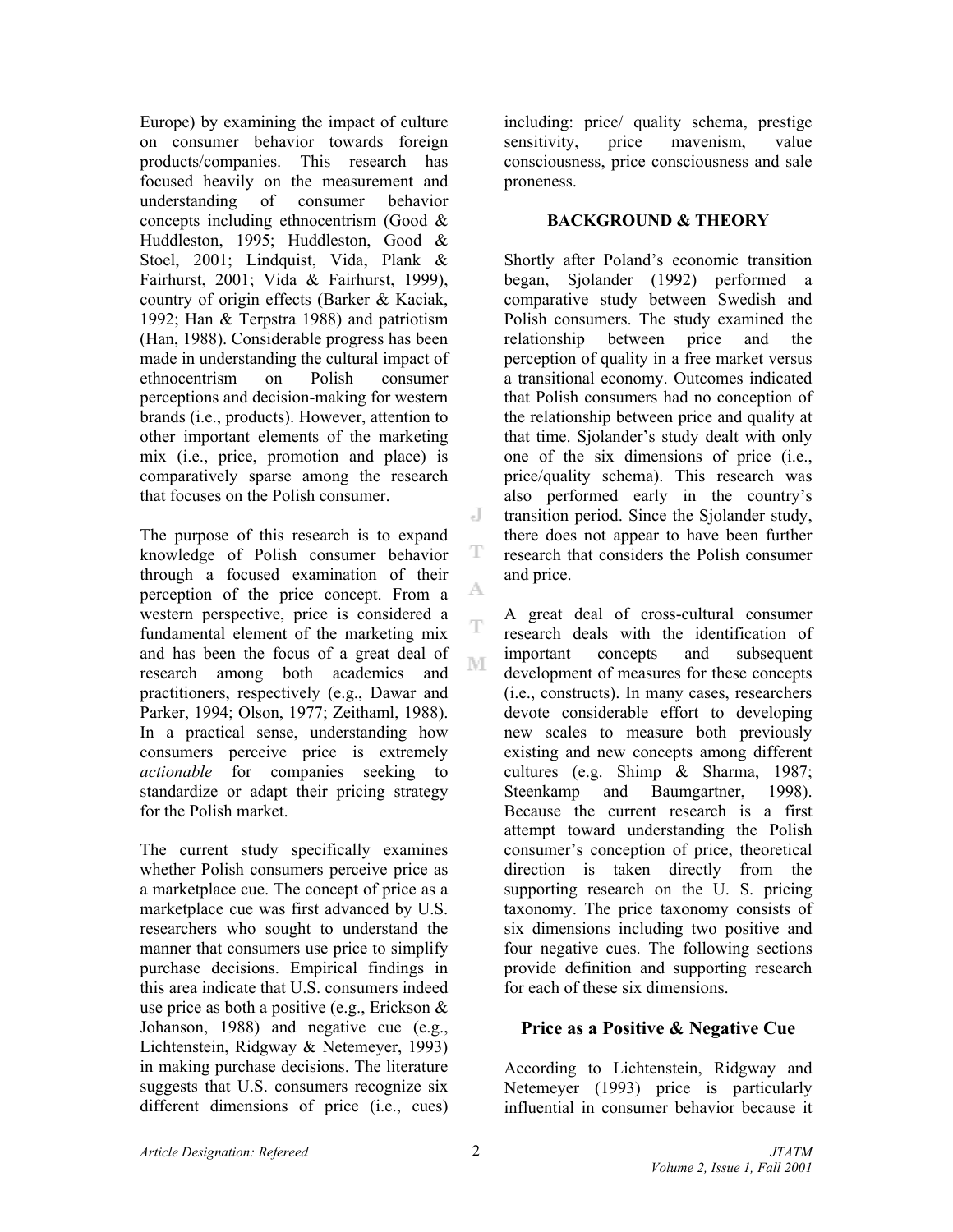is present in all purchase situations. Years of research concerned with price have detected both positive and negative signals of price as a marketplace cue. Classical economic theory suggests that price represents the amount of economic outlay that must be sacrificed to engage in purchasing. This thinking supports the concept of price as a negative cue. When consumers perceive price in its negative role, they perceive high prices as an economic sacrifice which negatively impacts purchasing probability.

From a behavioral perspective price can also be viewed as a positive cue in purchase decision making. When price is perceived as a positive cue it usually signals quality, prestige and/or status to the consumer (Lichtenstein, Netemeyer & Burton, 1990; Monroe & Krishnan, 1985). Therefore, in cases that price acts as a positive cue, higher prices signal higher degrees of quality, prestige and/or status and increase purchase probabilities among consumers who seek these attributes.

### **Price/Quality Schema**

Lichtenstein, Ridgway and Netemeyer (1993) define the price/quality schema as a consumer's generalizable belief that price levels are positively related quality levels. The idea that consumers use price to signal product, brand, and retail quality has been the subject of a great deal of consumer research in both the past and the present (e.g., Brucks, Zeithaml and Naylor, 2000; Jacoby, Olson & Haddock 1971; Wollinsky, 1983). In general, researchers seem to agree that consumers often perceive price as a surrogate for quality. However, empirical findings suggest that use of the price/quality schema in purchasing can differ according to the purchase situation (Monroe & Krishnan, 1985) and/or the individual consumer (Peterson & Wilson, 1985).

## **Prestige Sensitivity**

A second positive dimension of price is represented by the prestige sensitivity concept. Prestige sensitivity is defined as a favorable perception of the price cue based on the prominence and status that expensive products signal to other people about the purchaser (Lichetenstein, Ridgway & Netemeyer, 1993). Closely related to the concept of conspicuous consumption (Leibenstein, 1948), prestige sensitivity is expected to be present in more socially visible purchasing behaviors, such as shopping for a car or apparel products. This assumption is supported in the results of Lichtenstein, Ridgway & Netemeyer's 1995 examination of prestige sensitivity which found that the concept was positively related to presence of vanity.

## **Price Mavenism**

J

T

A.

T

М

The price mavenism concept is a narrow interpretation of the market mavenism concept. Market mavenism refers to people who desire and maintain a reputation among their peers as a market expert. Price mavinism is basically the same concept, but it is focused only on people who seek pricing information. In both cases, *mavens* are considered an authority on market information by consumers and by that token influence the purchasing behavior of others (Feick & Price, 1987). Lichetenstein, Ridgway, and Netemeyer (1993) define price mavenism as the degree to which an individual is a source of price information for many kinds of products and situations. The price maven is most concerned with low price information which he/she actively shares with other consumers. Further, a consumers' sensitivity to price in its negative role may reflect a desire to be a price maven (i.e., low cost source of information for others). As such, price mavinism reflects a negative dimension of price.

# **Value Consciousness**

Value consciousness represents a second dimension of price it its negative role. In keeping with the traditional economic view of price, value consciousness is defined as a concern for the price paid for a given good/service versus the quality received (Lichtenstein, Ridway & Netemeyer, 1993).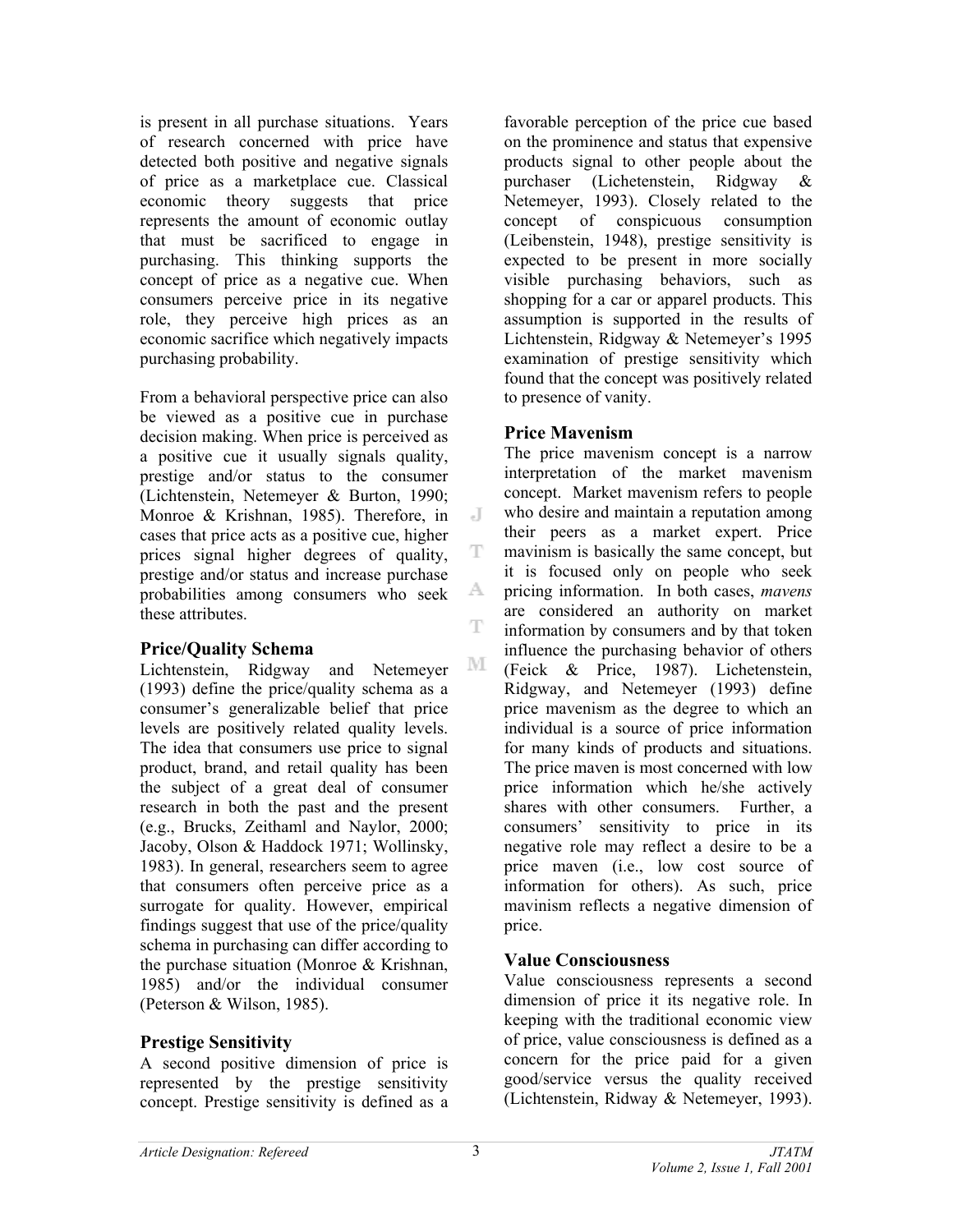Though there has been considerable debate over a clear definition of value, many agree that value is the consumer's general assessment of the utility of a product based on what is received and what is given (Zeithaml, 1988). As consumers demand greater quality for lower prices in competitive retail markets the likelihood that value consciousness may influence purchasing increases (McGowan & Sternquist, 1998).

### **Price Consciousness**

A third dimension of price in its negative role set forth in the literature is price consciousness. The term *price consciousness* has been used by researchers to refer to a variety of price-related cognitions (Zeithaml, 1984). For the current research, price consciousness is interpreted in a narrower sense. It is simply defined as a concern for the price paid versus the quality received (Lichtenstein, Ridgway & Netemeyer, 1993). Similar to value consciousness, price consciousness is more likely to occur in competitive retail markets. The evolution of price consciousness has been attributed to buyer behavior under the conditions of economic recession (e.g., the U.S. economy in the early 1990's). Many believe that this low price seeking behavior among consumers endures beyond recessionary conditions.

## **Sale Proneness**

Sale proneness is the fourth dimension of price in its negative role. Lichtenstein, Ridgway & Netemeyer (1993) define sale proneness as an increased propensity to respond to a purchase offer when the price is presented in a *sale* form. Restated, sale proneness is simply the propensity of a customer to buy goods/services when they are on sale. This concept is closely related to the concept of *deal proneness* which is used to describe consumers who strongly respond to different forms of promotion. Deal proneness has received quite a bit of attention among consumer researchers. Of particular interest has been the usefulness of deal proneness in describing general

consumer buying behavior (e.g., Price, Feick & Guskey-Federouch )versus domain specific buying behavior (e.g., Schneider & Currim). Evidence towards usage of deal proneness in domain specific situations appears to outweigh the likelihood of a consumer's general predisposition towards being deal/sale prone (Lichtenstein, Netemeyer & Burton, 1995).

### **METHODOLOGY**

To examine whether Polish consumers perceive different dimensions of price as marketplace cues, theoretical and measurement direction are taken from the U. S. literature. In most cases cross-cultural research seeks to test the equivalence of constructs, samples, and measurements across populations in order to insure comparability (Douglas & Craig, 1983). There are generally three types of equivalence that need to be addressed: translation equivalence, calibration equivalence, and metric equivalence (Mullen, 1995). Translation and calibration equivalence address whether a construct can be measured by the same items and whether the units of measure are the same in different countries. In other words, these two types of equivalence ensure that instruments reflect their original meaning following translation. Metric equivalence refers to the correspondence of samples and measurements in cross-cultural research. It is performed to assess the psychometric properties of cross national measures.

Because the current study provides a first step towards understanding the Polish consumer's conception of price cues, it is primarily focused on whether these cues in fact *exist* in Polish consumer decisionmaking. Therefore, the assessment of construct equivalence through both translation and calibration is addressed. However, psychometric comparability to U.S. scales (i.e., measurement equivalence) is not addressed.

 $\Box$ 

Ŧ

A.

T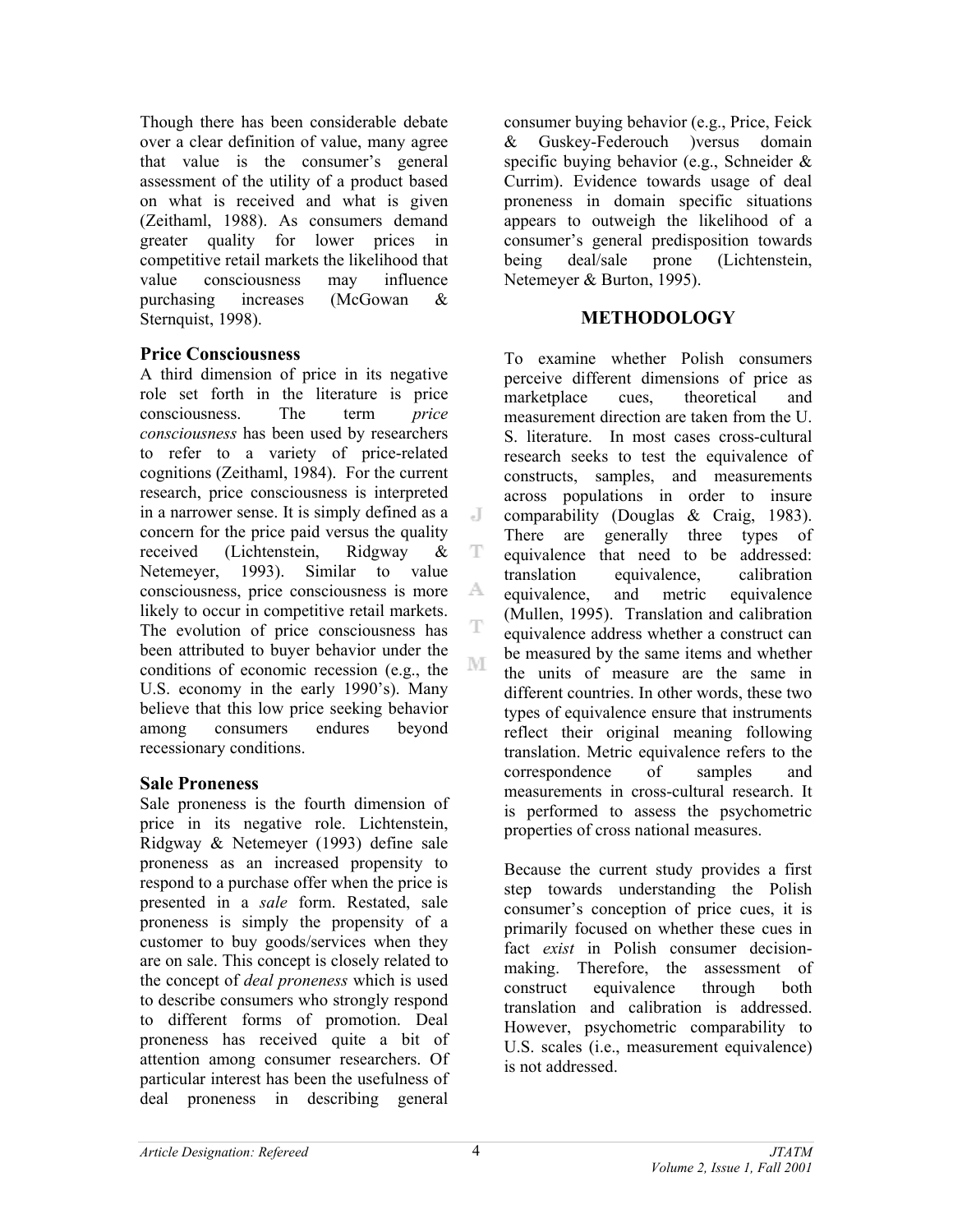## **Sampling Method & Purchasing Context**

To capture a homogeneous group of Polish consumers, college students were selected as the general sampling frame. This sample was selected for three major reasons. First, the college student sample provides a degree of homogeneity, which is needed for testing theoretical constructs. This is necessary to control random error introduced into the analysis by heterogeneous subjects. Second, in a foreign population, college students provide an accessible and familiar frame for sampling. Third, because the current college student population represents a new generation of Polish consumers (since privatization) the likelihood of price cue presence in their decision-making is increased. This segment is also likely to represent an important buying group in Poland during the coming decades. Specifically, undergraduate business majors in a nationally recognized University were selected as the sample for data collection. The initial targeted sample size was set at 350 subjects, with a minimum of 300 required for the analysis.

The selection of apparel shopping as the context for questioning arose from exploratory interviews with Polish college students. English speaking Polish interviewers were instructed to ask students which products they regularly bought for themselves. They consistently responded that they were primary the purchaser of apparel products. Because apparel product buying situations reflect characteristics associated with cue usage, such as social consciousness and as value consciousness, they provide a meaningful context for testing these constructs.

# **The Instrument & Measures**

A self-administered questionnaire was used to collect data from subjects during the Spring of 1998. Prior to administration, the instrument was translated into Polish by a U.S. translator. The instrument was then back-translated into English and modified

by an English speaking Polish native. The questionnaire was reviewed and approved by a Polish Professor of Business as a final step to provide both translation and calibration equivalence.

The questionnaire was designed to capture three types of information. First, a screening question was posed which asked whether subjects had purchased apparel over the past six-months. Next, the price scales were presented. The questionnaire concluded with a brief demographic section which probed age, gender, product information sources.

Measurements for the six dimensions of price were adopted from previously established scales. For five out of the six price measures (i.e., price/quality schema, prestige sensitivity, price mavenism, price consciousness & sale proneness) the Lichtenstein, Ridgway and Netemeyer (1993) scales were used. Value consciousness was measured using the (1990) Lichtenstein, Netemeyer and Burton scale (see Appendix). The original scales for the six price constructs used generic product categories to tap into consumer perceptions. Therefore, the measures were slightly adapted to reflect shopping for apparel products rather than general branded merchandise. All measures were captured using a seven point Lickert-type scale that ranged from very strongly agree to very strongly disagree.

# **Analysis**

Confirmatory Factor Analysis (CFA) is used to examine the six price dimensions among the Polish sample using AMOS software. Because the scales are well established and the research is focused on detecting distinct dimensions of price in the sample, CFA provides an effective procedure. The CFA follows a traditional disaggregation approach (i.e., each item stands alone as an indicator of a given construct) and all analyses are performed on correlation matrices (Hair, 1998). Scale reliabilities using Cronbach's alpha were run before and after CFA was performed (Tables 1 & 2) to

J

T

A.

Ŧ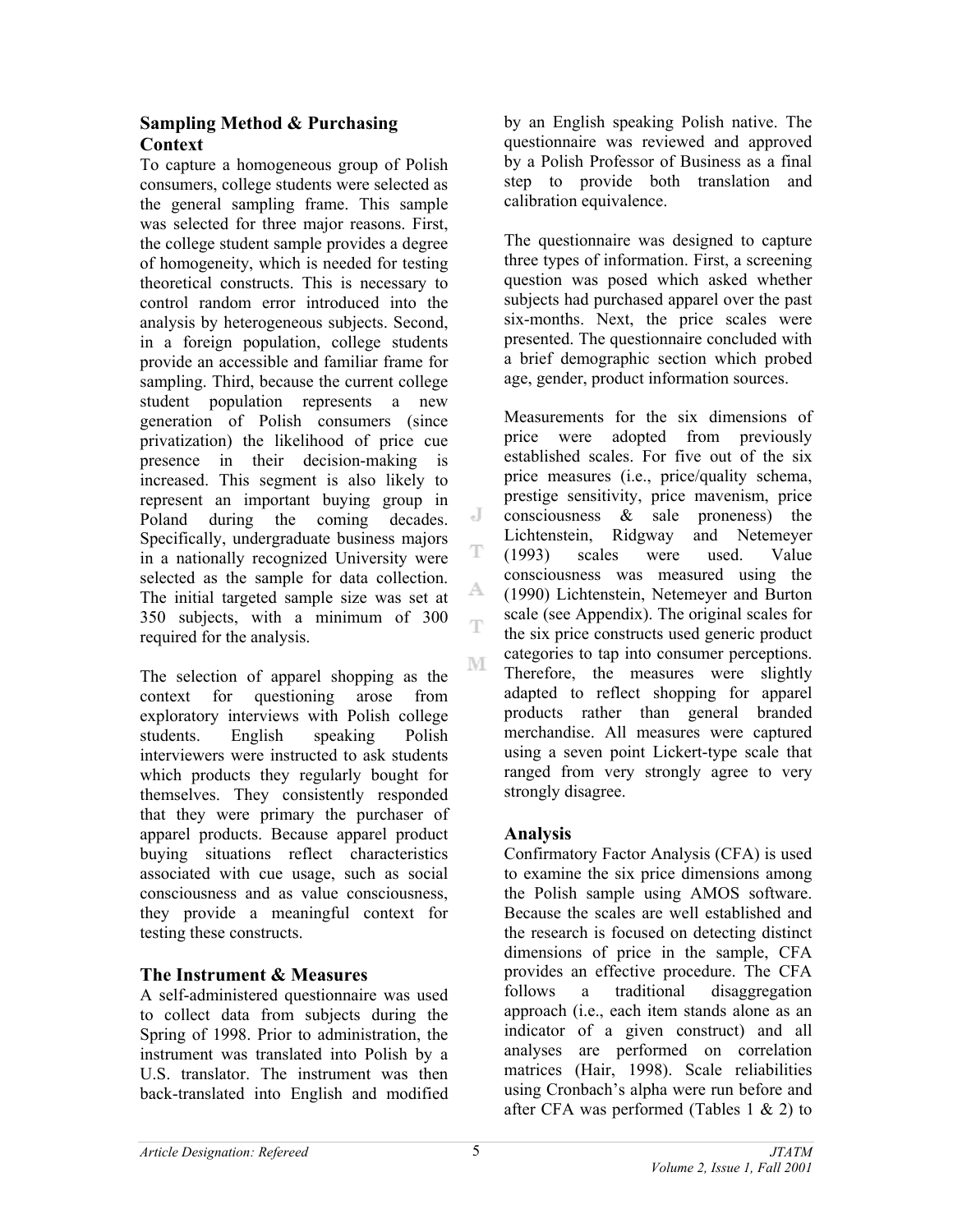ensure consistent measurement across subjects.

#### **RESULTS**

#### **Sample Characteristics**

A total of 356 usable surveys were completed by participants. As expected, the entire sample reported that they were college students. The age of respondents ranges between 21-39 years with an average age of 24 years. The sample is proportionately heavier in females (69%) compared to males (31%). Respondents indicated that they most frequently consult personal sources (i.e., friends) and magazines for apparel related product information.

#### **Reliability of Measures**

Cronbach's alpha was calculated to assess reliability for each of the six price measures. Reliability statistics were calculated before and after the CFA was performed (Tables 1 & 2). According to Nunally's criterion (α  $\geq$ .70), the initial reliability coefficients indicated reasonable consistency for all scales except price consciousness. Due to the instability of the measure, price consciousness was eliminated prior to CFA. The reliability of the reduced scales was performed following the changes suggested in the initial CFA (Table 2).

| TABLE 1<br><b>RELIABILITY OF MEASURES</b><br><b>ORIGINAL SCALES</b><br>$N = 356$ |                           |                        |  |
|----------------------------------------------------------------------------------|---------------------------|------------------------|--|
| Construct                                                                        | <b>Number</b><br>Of Items | Cronbach's<br>$\alpha$ |  |
| <b>Sale Proneness</b>                                                            | 6                         | .75                    |  |
| Price                                                                            | 6                         | -87                    |  |
| Mavenism                                                                         |                           |                        |  |
| Price/Quality<br>Schema                                                          | 4                         | -84                    |  |
| Prestige<br>Sensitivity                                                          | 9                         | .78                    |  |
| Value<br>Consciousness                                                           | 6                         | -84                    |  |
| Price<br>Consciousness                                                           | 5                         | 46                     |  |

<sup>a</sup> Construct removed from analysis due to lack of reliability.

| TABLE 2                        |
|--------------------------------|
| <b>RELIABILITY OF MEASURES</b> |
| <b>REDUCED SCALES</b>          |

| $N = 355$                  |                 |            |  |  |
|----------------------------|-----------------|------------|--|--|
| Construct                  | <b>Number</b>   | Cronbach's |  |  |
|                            | <b>Of Items</b> | $\alpha$   |  |  |
| <b>Sale Proneness</b>      |                 | .77        |  |  |
| Prestige                   | 5               | .77        |  |  |
| Sensitivity                |                 |            |  |  |
| Value                      | n/a             | n/a        |  |  |
| Consciousness <sup>a</sup> |                 |            |  |  |
| Price                      | n/a             | n/a        |  |  |
| Consciousness <sup>a</sup> |                 |            |  |  |

<sup>a</sup> Construct dropped in the CFA.

<sup>b</sup> Construct removed due to lack of reliability.

### **Normality**

J

T

A

T

M

Prior to fitting the confirmatory factor model, multivariate normality was assessed for the data. Of particular interest to structural modeling procedures, is the avoidance of variables that display distributions with kurtosis. A single variable in the prestige sensitivity scale (PS1) was removed due to unacceptable kurtosis [critical ratio (c.r.) =  $4.67$  > threshold c.r. = 1.96]. In addition, a single outlier was removed from the sample, reducing the total N to 355.

### **CFA Model Fit**

Several iterations were performed before an acceptable factor model was achieved. Modification indices reflected a propensity among the value consciousness items to load on other constructs including price/quality schema and price mavenism. Because the items associated with value consciousness were interfering with the overall model fit, this construct was also removed from the model. In addition, items were eliminated from the sale proneness construct (SP2) and the prestige sensitivity construct (PS1, PS6, PS8, & PS9) due to poor loadings on these factors.

The final confirmatory factor produced a  $\chi^2$  $= 290.37$  (146 df). Therefore, the  $\chi^2$ /df ratio < 2 indicated reasonable fit. Additional fit indices also indicated a very good fit: GFI = .92, adjusted AGFI = .89, NFI = .89, and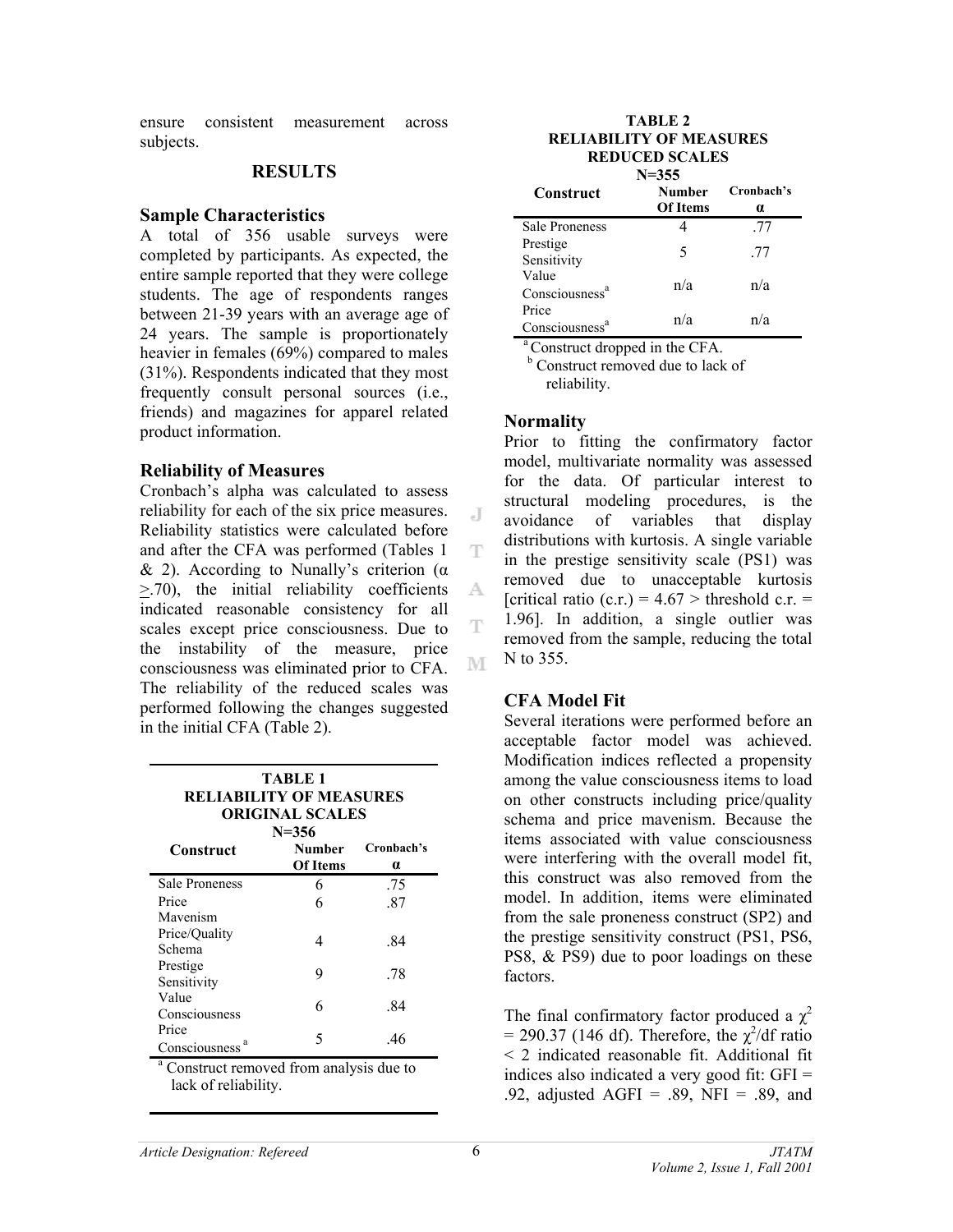$CFI = .943$ . Further the root mean square error (RMSEA) = .05 meets the error criterion of less than .05 for acceptable fit. The final model presented in the Figure displays the item loadings  $(\lambda \text{ matrix})$  and the inter-correlations between constructs (φ matrix).

### **LIMITATIONS, CONCLUSIONS & FUTURE RESEARCH**

The research has a number of limitations that must be acknowledged. Perhaps the greatest limitation is the fact that the confirmatory model was not tested against a comparable U.S. sample for metric equivalence. Therefore, comparison of the current results with those from U.S. price cue studies must be made with caution. However, considering the factor loadings produced by the CFA, it is highly likely that some degree of metric equivalence exists between Polish and U.S. consumers for four price scales (price/quality schema, prestige sensitivity, price mavenism & sale proneness).



To move forward with price cue research on Polish customers the next step is to confirm metric equivalence of the measurements. If metric equivalence is achieved and these

results are replicated, practitioners can affect pricing strategy for Polish markets with greater confidence.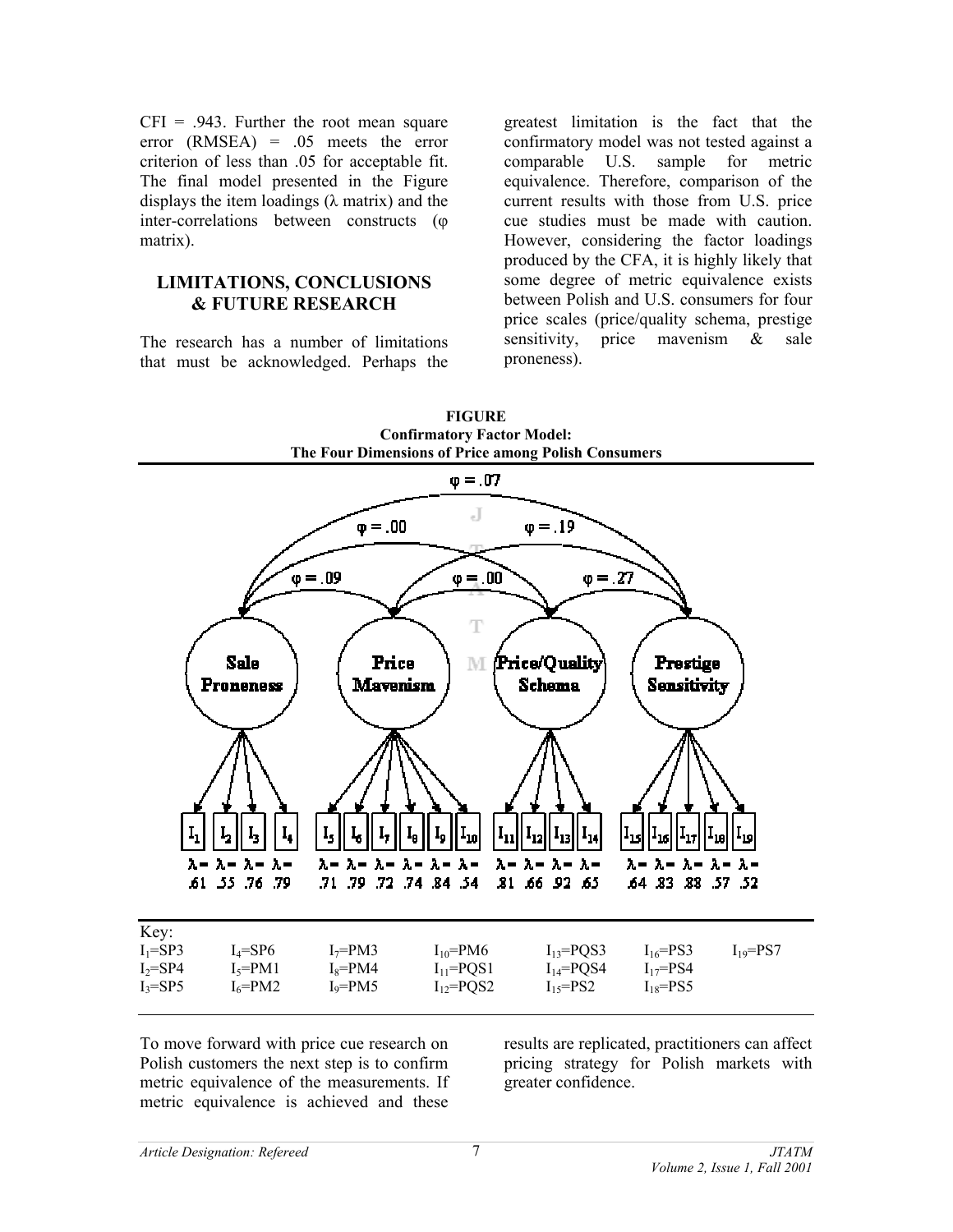There are additional limitations associated with the sample. In order to test the model, college students provided an effective sampling frame. However, in the quest for internal validity a degree of external validity was sacrificed. In turn, these results can only be generalized to this population. Accordingly, testing price as a marketplace cue should be extended across different consumer groups in order to be helpful to managers who must deal with a number of segments when marketing their products/ services.

The sample was also proportionately heavier in female respondents. The effect of gender and pricing behavior has not been considered in Polish markets. In addition to extending pricing measurements across additional segments, it could also be meaningful to look at the effects of different demographics such as gender, income level, and education level on price cue operation. Knowledge of these effects would also be helpful for companies seeking to sell goods/services in the Polish market.

In conclusion, the analysis indicates that Polish consumers have a concept of positive (price/quality schema, prestige sensitivity) and negative (price mavenism, sale proneness) dimensions of price. In comparison to Soljander's (1992) study, Polish consumers have begun to perceive that price signals both quality and value. This finding indicates promise in extending pricing research across international markets of interest.

### **REFERENCES**

Barker, A. T. and Kaciack, E. (1992), "An Examination of the Equivalence of Four Measurement Scales in Cross-Cultural Research," *Journal of International Consumer Marketing*, *4*, 3, 77-93.

Brucks, M., Zeithaml, V. A. and Naylor G. (2000), "Price and Brand Name as Indicators of Quality Dimensions for Consumer Durables," *Journal of the Academy of Marketing Science*, *28*, 3, 359-374.

Dawar, N. and Parker, P. (1994), "Marketing Universals: Consumers' Use of Brand Name, Price, Physical Appearance and Retailer Reputation as Signals of Product Quality," *Journal of Marketing*, *58*, 81-95.

Douglas, S. and Craig, S. (1983), *International Marketing Research.* Englewood Cliffs, NJ: Prentice Hall.

Erickson, G. M. and Johansson, J. K. (1985), "The Role of Price in Multi-Attribute Product Evaluations," *Journal of Consumer Research*, *12*, September, 195-199.

Feick, L. and Price, L. (1987), "The Market Maven: A Diffuser of Marketplace Information," *Journal of Marketing*, *51*, January, 83-97.

Good, L. K. and Huddleston, P.T. (1995), "Ethnocentrism and the Eastern European Consumer: Are Feelings and Intentions Related," *International Marketing Review*, *12*, 15, 35-48.

Hair, J. F., R. E. Anderson, R. L. Tatham and W. C. Black. 1998. Multivariate Data Analysis (5<sup>th</sup> Ed.). Prentice-Hall, Inc.: Upper Saddle River, New Jersey.

Han, M. C. (1988), "The Role of Consumer Patriotism in the Choice of Domestic versus Foreign

Products," *Journal of Advertising Research*, June/July, 25-32.

Han, M. C. and Terpstra, V. (1988), Country of Origin Effects for Uni-National and Bi-National Products," *Journal of International Business Studies*, Summer, 235-255.

Huddleston, P., Good, L. K. and Stoel, L. (2001), "Consumer Ethnocentrism, Product Necessity and Polish Consumers' Perceptions of Quality," *International Journal of Retail & Distribution Management*, *29*, 5, 236-246.

Jacoby, J., Olson, J. C. and Haddock, R. A. (1971), "Price, Brand Name and Product Composition Characteristics as Determinants of Perceived Product Quality," *Journal of Applied Psychology*, *55*, 6, 570-579.

Lichtenstein, D. R., Burton, S. and Netemeyer, R. G. (1997), "An Examination of Deal Proneness across Sales Promotion Types: A Consumer Segmentation Perspective," *Journal of Retailing*, 73, 2, 283-252.

J

T

A.

T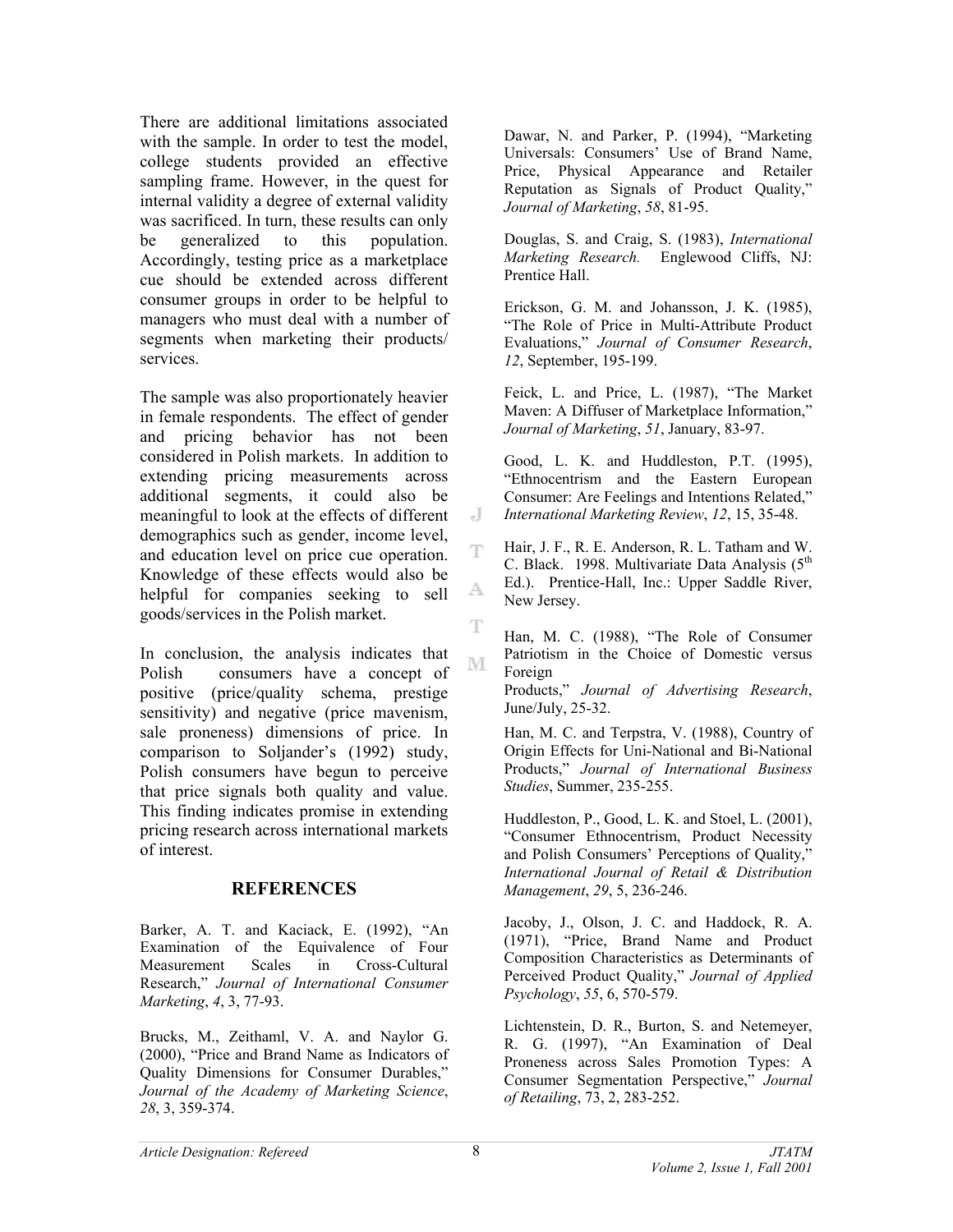Lichtenstein, D. R., Netemeyer, R. G. and Burton, S. (1990), "Distinguishing Coupon Proneness from Value Consciousness: An Acquisition-Transaction Utility Theory Perspective," *Journal of Marketing*, *54*, July, 54- 67.

Lichtenstein, D. R., Ridgway, N. M. and Burton, S. (1993), "Price Perceptions and Consumer Shopping Behavior: A Field Study," *Journal of Marketing Research*, 30, May, 234-245.

Lindquist, J. D., Vida, I., Plank, R. E. and Fairhurst, A. (2001), "The Modified CETSCALE: Validity Tests in the Czech Republic, Hungary and Poland," *International Business Review*, *10*, 505-516.

Manakkalathil, J.C. and Chelminski, P. (1993), "The Central European Three: Opportunities and Challenges," *SAM Advanced Management Journal*, *58*, 3, 28-35.

McGowan, K. M. and Sternquist, B. (1998), "Dimensions of Price as a Marketing Universal: A Comparison of Japanese and U.S. Consumers," *Journal of International Marketing*, *6,* 4, 49-65.

Monroe, K. B. and Krishnan, R. (1985), "The Effect of Price on Subjective Product Evaluations," In J. Jacoby and J. C. Olson (Eds.), *Perceived Quality: How Consumers View Stores and Merchandise*. Lexington, MA: Heath and Company, 209-232.

Mullen, M. (1995), "Diagnosing Measurement Equivalence in Cross-National Research," *Journal of International Business Studies*, *26*, 3, 573-96.

Olson, J. C. (1977), "Price as an Informational Cue: Effects on Product Evaluations," In, *Consumer and Industrial Buying Behavior*, Arch Woodside, Jagdish Sheth, and Peter Bennett, Eds. New York: Elsevier, 267-86.

Peterson, R. A. and Wilson, W. R. (1985), "Perceived Risk and Price-Reliance Schema as Price-Perceived Quality Mediators," In J. Jacoby & J. C. Olson (Eds.), *Perceived Quality: How Consumer View Stores and Merchandise*. Lexington, MA: Heath and Company.

Price, L. L., Feick, L. F. & Guskey-Federouch, A. (1988), "Couponing Behaviors of the Market Maven: Profile of a Super Couponer," In M. J.

Houston (Ed.), *Advances in Consumer Research* (Vol. 15). Provo, UT: Association for Consumer Research, 354-359.

Schneider, L. G. and Currim, I. S. (1991), "Consumer Purchase Behaviors Associated with Active and Passive Deal Proneness," *International Journal of Research in Marketing*, *8*, 205-222.

Shimp, T. A. and Sharma, S. (1987), "Consumer Ethnocentrism: Construction and Validation of the CETSCALE, *Journal of Consumer Research*, *24*, 280-289.

Sjolander, R. (1992), "Cross-Cultural Effects of Price on Perceived Product Quality," *European Journal of Marketing*, 26, 7, 34-44.

Steenkamp, J. E. M. and Baumgartner, H., (1998), "Assessing Measurement Invariance in Cross-National Consumer Research, *Journal of Consumer Research*, *24*, 280-289.

Vida, I. and Fairhurst, A. (1999), "Factors Underlying the Phenomenon of Consumer Ethnocentricity: Evidence from Four Central European Countries," *International Review of Retail, Distribution and Consumer Research*, *9*, 4, 321-337.

Wolinsky, A. (1983), "Prices as Signals of Product Quality," *Review of Economic Studies*, *50*, 4, 647-58.

Zeithaml, V. A. (1988), "Consumer Perceptions of Price, Quality, and Value: A Means-End Model and Synthesis of Evidence," *Journal of Marketing*, *52*, 3, 2-22.

### *APPENDIX PRICE CUE SCALES*

#### **Construct Item**

| Price/Quality<br>Schema | PQS1. Generally speaking, the higher the<br>price of a product, the higher the quality.<br>PSQ2. The old saying "you get what you<br>pay for" is generally true.<br>PSQ3. The price of a product is a good<br>indicator of its quality.<br>PSQ4. You always have to pay a bit more<br>for the best. |
|-------------------------|-----------------------------------------------------------------------------------------------------------------------------------------------------------------------------------------------------------------------------------------------------------------------------------------------------|
| Prestige<br>Sensitivity | PS1. People notice when you buy the most<br>expensive brand of a product.<br>PS2. Buying a high priced brand makes me<br>feel good about myself.<br>PS3. Buying the most expensive brand of a<br>product makes me feel classy.                                                                      |

J

ΤЧ.

A.

Ŧ